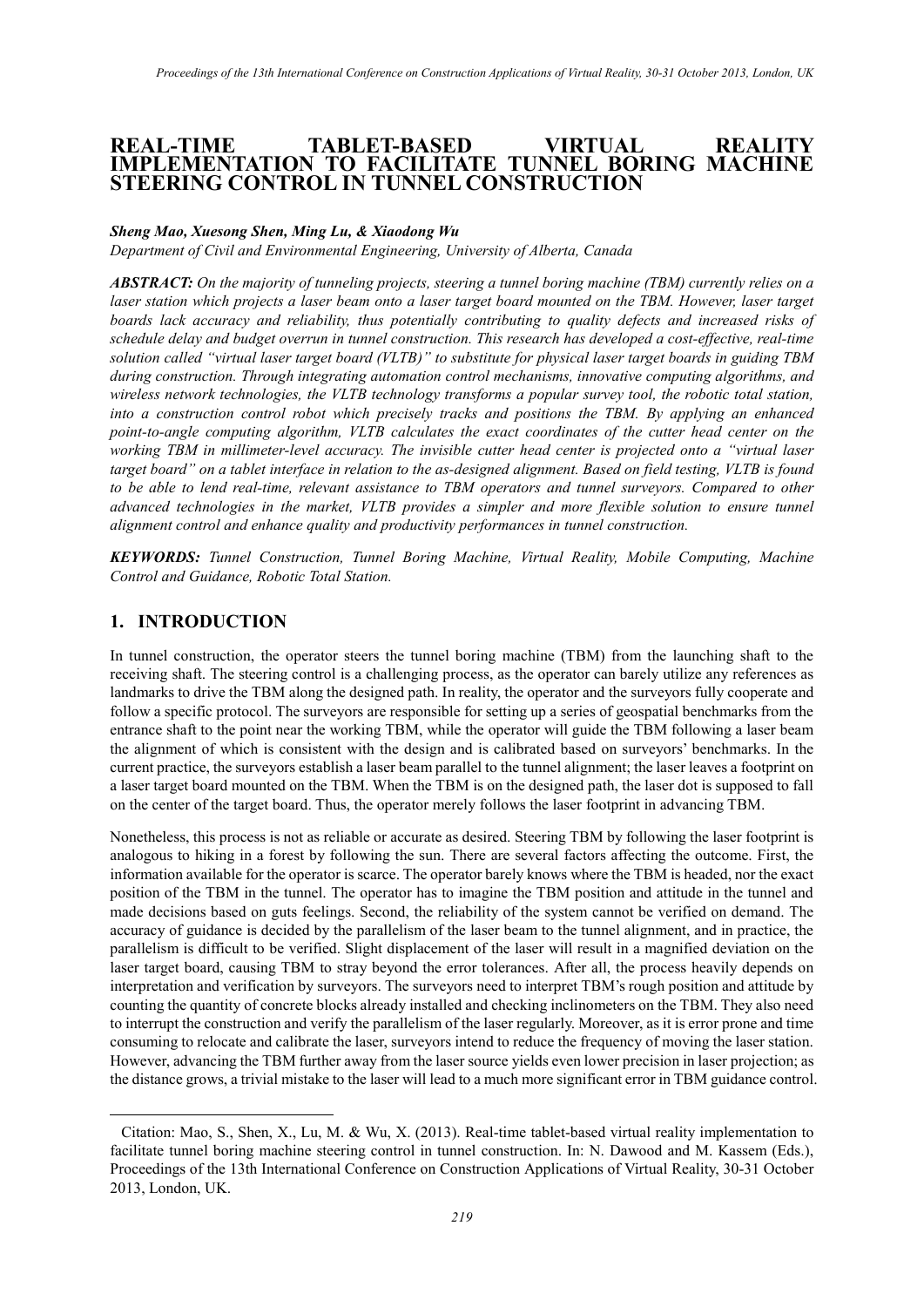As such, TBM needs to be shut down more frequently to allow surveyors to check or move the laser system, severely undermining the productivity of tunnel construction.

In short, the operator needs to visualize the status of the TBM in relation to the as-designed tunnel alignment in real time; however, the laser system is not effective or reliable to provide the critical guidance as desired. In this paper, we describe an innovative system resulting from recent research, which integrates automated surveying, communication, and visualization in order to lend decision support to both tunnel surveyors and TBM operators. In addition, the data will be recorded in real time and analytical results transferred via wireless networks from the tunnel to the above ground office. The core idea of the method is to survey the TBM status in real time and visualize the most relevant information on a virtual laser target board, thus helping the operator and surveyor to make sound decisions as tunneling operations continuously unfold.

Shen and Lu (2012) thoroughly evaluated current laser guidance methods, and categorized the tunnel guidance solutions into passive and active groups. The classic laser system as described above is a passive laser system, and the laser is maintained parallel to the tunnel alignment and points at a laser target board. The laser can only show the deviation of the TBM from the alignment, while rolling and pitching angles are determined by inclinometers installed on TBM. Note the critical yawing angle is not detectable in the commonly available laser system. In a modified version, the target board is replaced by two special target boards, with the front board being transparent. As such, laser will leave footprints on both boards and the yawing direction can be computed from the horizontal deviations of the two laser footprints (Shen and Lu, 2012).

The yawing angle is very critical and irreplaceable for the operator to control where the TBM is headed (turning right or left). Active laser systems focus on how to improve the passive laser systems and try to measure yawing and pitching angles automatically (Shen and Lu, 2012). The two popular commercial solutions are from tacs GmbH (tacs GmbH, 2004) and VMT GmbH (VMT GmbH, 2003). Both enhance the dual-target-board design. In tacs GmbH system, the positions of laser footprints are first captured by digital cameras, then deviations of footprints are determined by image processing software (Shen and Lu, 2012; tacs GmbH, n.d.). In contrast, VMT GmbH turns the front and back target boards into light-sensitive devices. In a similar way, the deviations of the laser footprints are measured directly on the boards, and then the processing software calculates the path of the laser (Shen and Lu, 2012).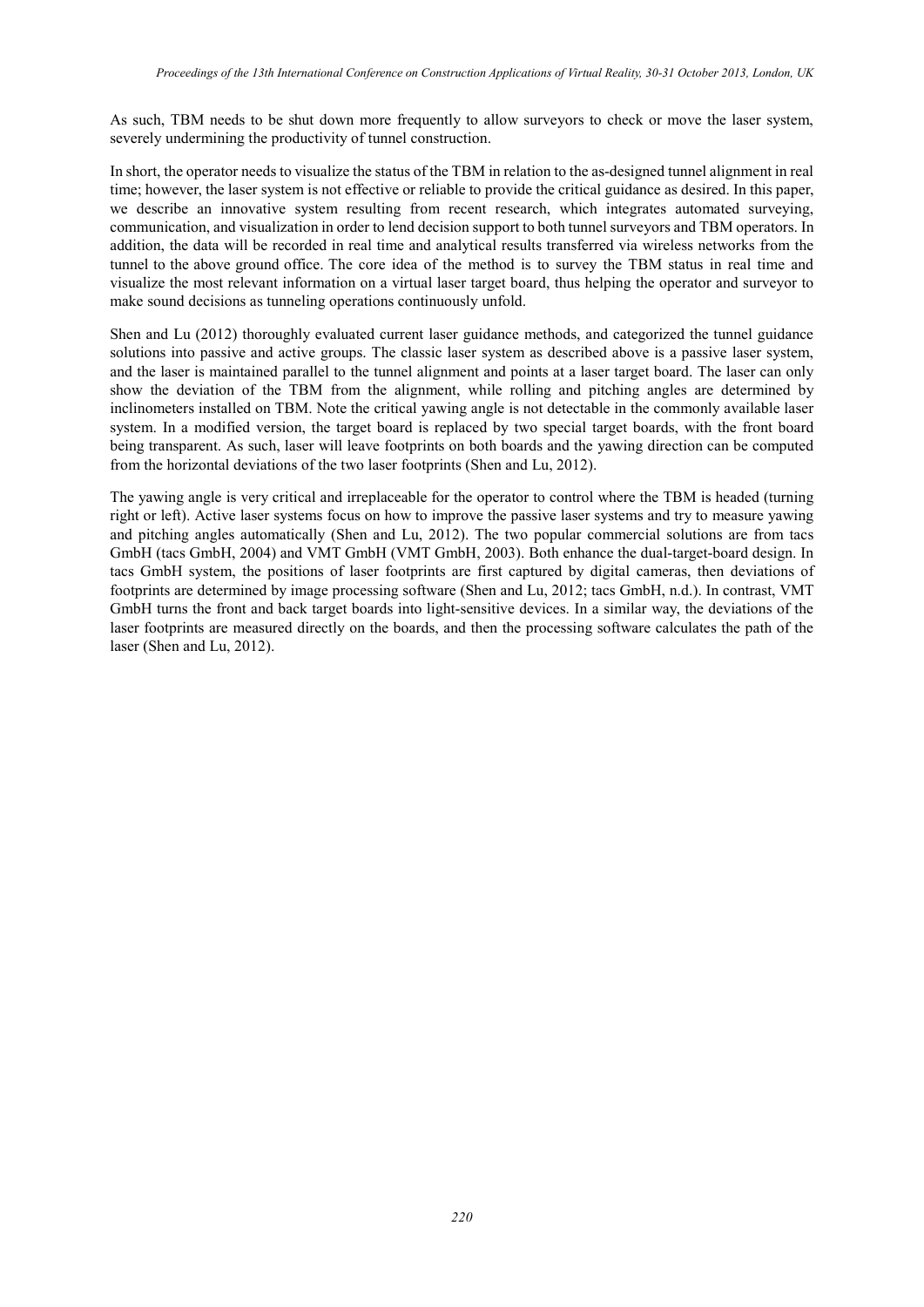

Fig. 1: Software interfaces from VMT GmbH (up) (courtesy of VMT GmbH, 2003) and tacs GmbH (down) (courtesy of Tacs GmbH, n.d.)

Both passive and active laser target boards provide the basis to further develop methods for visualizing TBM deviations, designed to assist the operator in steering the TBM. Liang and Lu (2010) developed a three-dimensional visualization system for the TBM, which can visualize the attitude of the TBM as well as the relative location between the TBM and existing pipelines. In particular, the system provides an intuitive view of heading control jacks of the TBM (Liang and Lu, 2010). The real time 3D visualization system is complicated in terms of design and implementation and demands substantial computing resources. Thus, the present research turns to a straightforward, intuitive, and robust system design as desired by the operator and the surveyor in making real time decisions during the tunneling process. And to our best knowledge, no existing commercial solution is as elegant or capable yet.

### **2. SYSTEM ARCHITECTURE**

### **2.1 Tunnel Alignment and Deviations**

A tunnel is designed to follow a path in the underground space at a given depth. During construction, the surveyors will figure out the path as per the design and project the guidance on the laser target board in order to guide the operator of the tunnel boring machine. Inside the tunnel, the path is always defined as *tunnel alignment*, which passes through the centers of all the cross sections of the tunnel. For a straight tunnel, the alignment is simply defined as an arrow pointing from the start point to the end point, while occasionally, for a tunnel consisting of straight sections and curved sections, the alignment is much more complex.

While advancing the TBM, the operator ensures the actual path taken by the TBM center overlaps with the tunnel alignment as close as possible. When the TBM strays from the tunnel alignment, deviations between the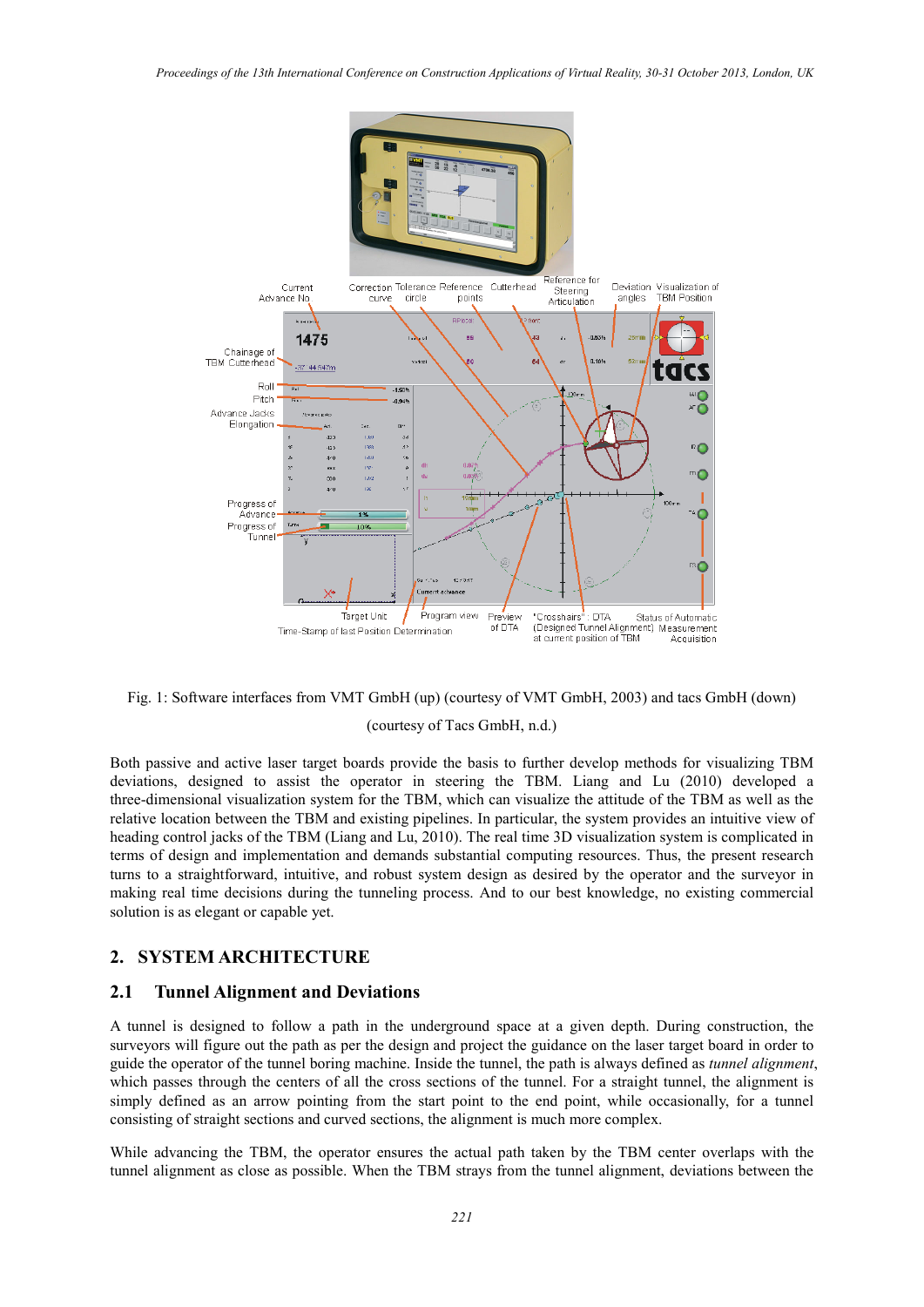expected center position and the actual position yield. The deviations are characterized by two components: the line deviation is the horizontal offset from the online position, and the level or grade deviation is the vertical offset. As shown in Fig. 2, the line and grade deviations are defined as horizontal and vertical displacement between Y axis of TBM body and the tunnel alignment.



Fig. 2: Deviations of TBM

The operator is responsible for ensuring the deviation falls within a given tolerance, and the tolerance is chosen based on many factors. For example, the drainage tunnel is less tolerant (more stringent) than the traffic tunnel in terms of tunnel alignment control, as in a drainage tunnel the direction and speed of the storm water flow is affected by the tunnel alignment. Any "out of bounds" deviations may eventually affect the normal functionality of the tunnel.

After fixing the tunnel alignment, the surveyors need to define the corresponding laser path, which will be projected onto the laser target board installed on the TBM. However, the tunnel alignment is not always visible during the tunnel construction, as workers and equipment can easily occupy the space inside the tunnel and block the laser projection. Note the TBM is equipped with a gantry system at its backend, carrying supporting systems such as transformers, ventilation systems, conveyors and muck carts. The gantry system takes substantial space, making it impossible to project laser along the tunnel alignment. Therefore, the visible surveying and guidance window inside the tunnel is very narrow and often limited to a corner instead of the center of the tunnel cross-section.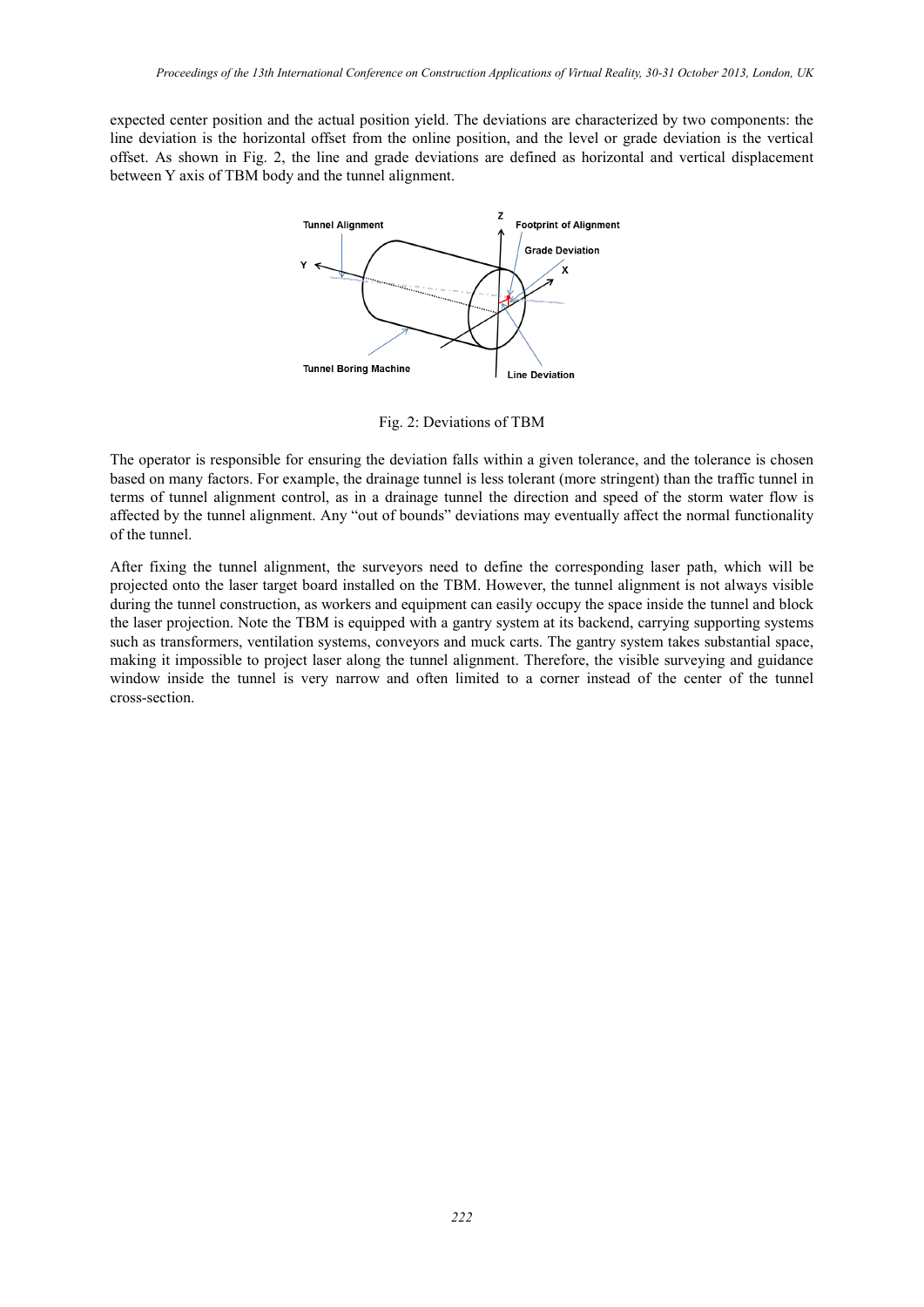# **2.2 Virtual Laser Target Board System**

### **2.2.1 Design Overview**

The VLTB system runs on an enhanced version of point-to-angle computing algorithm originally proposed by Shen and Lu (2012). The algorithm requires three prisms, which can be located anywhere in a solid object such as in a limited survey window near the top right corner of TBM. Despite the increased computational complexity, the real-time computing performance of the enhanced algorithm in terms of accuracy and response time has been maintained. By pre-registering the relative positions of the cutter head and three selected targets at rear end of TBM, the absolute center of the cutter head can be determined with the accuracy in the order of 1-2 millimeters based on real time TBM positioning. A vector linking two points in the underground space, namely the center of the cutter head and the center of the rear section of the TBM are projected on a virtual laser target board in order to visualize the TBM position and attitude. All the components in the system are connected through wireless networks. Both the operator at the frontend and the site foreman above ground are kept current of the tunnel as-built alignment and the actual construction progress in real-time.

#### **2.2.2 Architecture**

The virtual laser target board system is divided into three subsystems by functionality: the surveying subsystem, the communication subsystem and the control subsystem. As previously stated, the surveying subsystem comprises of target prisms and a robotic total station. The robotic total station is a total station enhanced with robotic control mechanisms and application programming interfaces (API). Users can control the robotic total station through the API and perform automation tasks such as target searching, tracking and surveying. In the surveying subsystem, the robotic total station locks the coordinates of the prisms by a pre-scheduled plan or on request from the control subsystem. The survey data are sent via the communication subsystem to inform the control subsystem.

As shown in Fig. 3, the system is connected by the communication subsystem (ZigBee wireless network). Operator sends survey commands and receives surveyed results through tablet-based interfaces of the control subsystem (a tablet computer). Note the guidance information is also shown on the tablet. On the other hand, the surveying subsystem (total station) receives survey commands, reads target prisms and broadcasts surveyed results via the ZigBee network. Above the tunnel, site server captures broadcasted results, and submits the changes to the database, which notifies 3D visualization programs to re-render the time-dependent 3D models.



Fig. 3: System components and architecture

The communication subsystem is responsible for data communication, making the underlying data available to the user and the other subsystems. In different scenarios, the communication subsystem is configured differently, for example, for long-distance communication, ZigBee technology can be used, while for short-distance or low-latency scenario, Bluetooth technology can be employed instead. But for the other modules, the communication subsystem acts like a black box, and handles input/out data using standard input/output protocols. In tunnel construction, the survey premise will gradually move deeper in the tunnel with the advance of the TBM. As such, the distance between the data source and the above-ground data receiver continuously increases. As the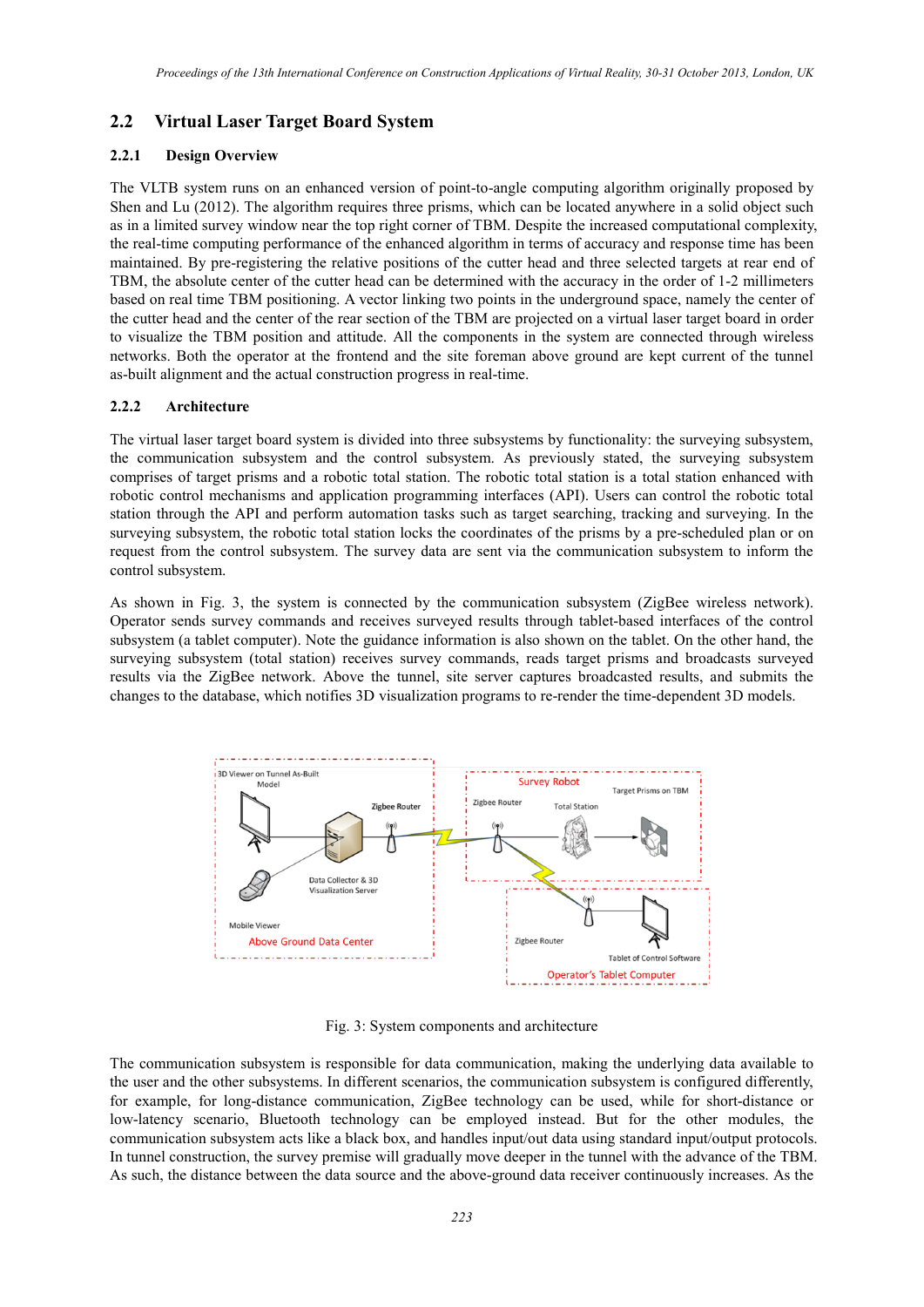mount of the robotic total station is relocated once every 200 m, the distance between the operator's tablet computer and the robotic total station gradually increases up to 200 m. In consideration of these constraints, a communication technology such as ZigBee that supports relay transmission is preferable.

The control subsystem handles user interaction, survey control, data persistence and failure recovery. It interacts with both surveyors and operators. For instance, surveyors can set up the coordinates of robotic total stations and target prisms through the system configuration interface; on the same interface, they can also check alignment deviations and schedule automatic surveys. For operators, they interact directly with the virtual laser target board (VLTB) interface and read the current steering guidance information. It is noteworthy the VLTB system installation is simple and doesn't require special laser receivers like those used in VMT and tacs systems; the system is a collection of inexpensive components or mature, off-the-shelf technologies.

The software architecture of VLTB comprises of four different sub modules, and in the current version of the software system, all the four modules are implemented in the control subsystem (Shen and Lu, 2012). The four sub modules are:

- Total station control
- Data serialization and logging
- Data processing
- Data Visualization

As the communication subsystem is treated as a black box, all messages are broadcasted over the ZigBee-based wireless sensor network. The total station control module interprets the robotic total station control protocol, and the total station operates itself and controlled by commands issued from manufacturer-defined APIs. The data serialization and logging sub module preserves all incoming and outgoing broadcast messages, and keeps track of all the events for further integrity check and debug purposes. The data processing module is the core, which applies innovative algorithms to process surveyed data and produces results for support decision processes by surveyors and operators. The data visualization utilizes produced results and renders them in a more intuitive, role specific way in support of decision making and project control.

#### **2.2.3 User Interface**

There are two control panels in the VLTB system, one is for the operator and the other is for the surveyor. As shown in Fig. 4, the interface on the left is used by the surveyor and the interface on the right is used by the TBM operator. The surveyor can set up the total station, connect to the database, add or remove target/reference prisms and perform surveying through the interface. Meanwhile, the operator only needs to know the deviations of rear/head of TBM, and also the attitudes of the TBM. The information is neatly presented and the system runs automatically and maintenance-free.



Fig. 4: User Interface of the VLTB: Surveyor Version (Left) and Operator Version (Right)

Left image in Fig. 4 is the surveyor's interface. It allows surveyors to add and remove reference and target points, survey the TBM, and perform system self-check. Each target is given a unique name and stored with its metadata (the horizontal/vertical angle and slope distance) and its coordinates (coordinates on East, North, Zenith directions). A software session is used to preserve surveyors' setup when re-launching the interface; previously set data will be automatically loaded. Every time the surveyors relocate the robotic total station, they need to recreate a session to preserve the working environment.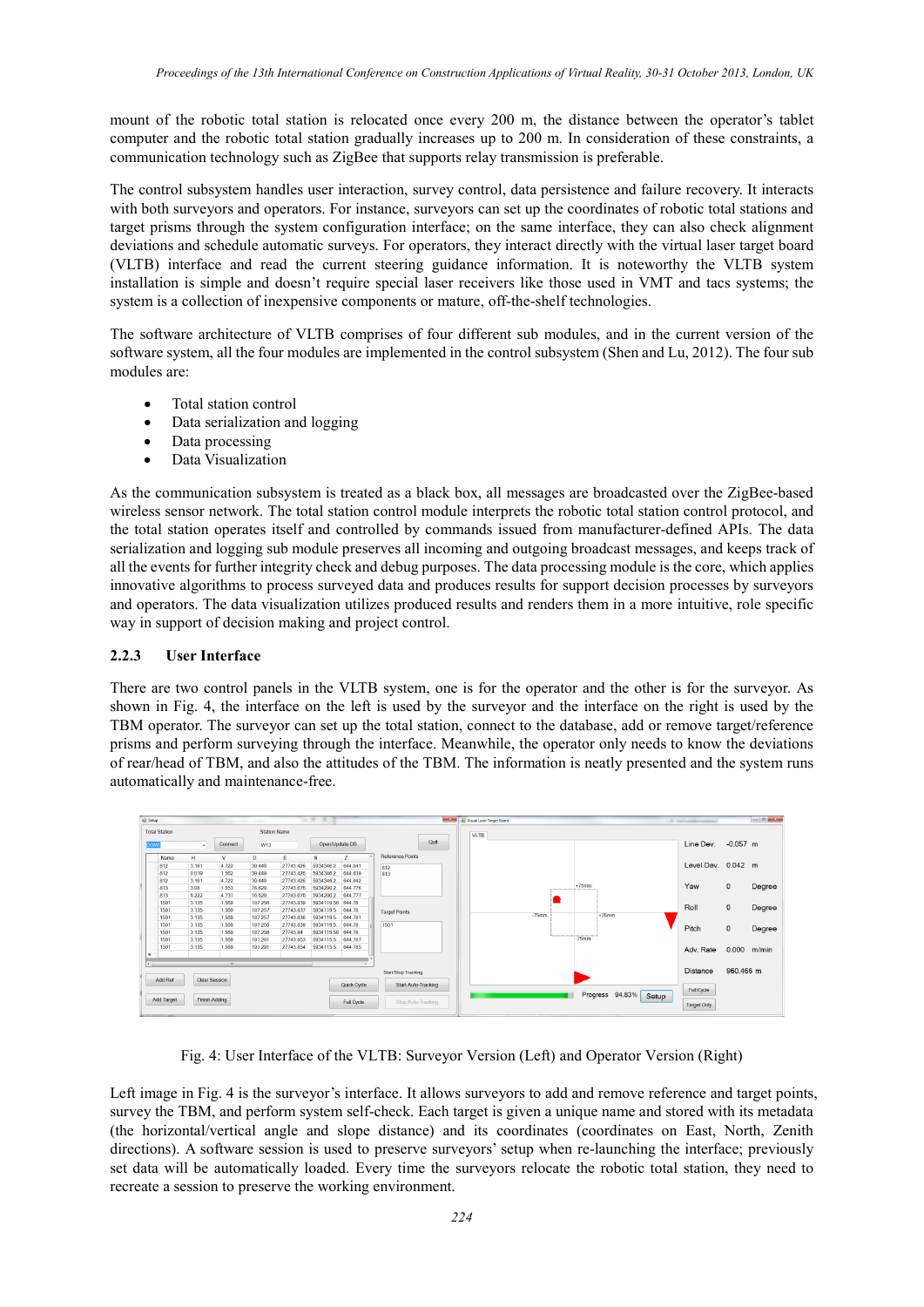The operator's interface is shown in the right image of Fig. 4. The two-dimensional diagram shows guidance information for the operator. In the diagram, the tunnel alignment passes through the center of cross, and is perpendicular to the observation plane (tunnel cross section). A red circle and a green triangle represent the rear end and the cutter head of TBM, respectively, while the vector connecting the two points represents the body axis of TBM. When the body axis of TBM is not along the tunnel alignment, the circle and triangle move away from each other. When the TBM stray away from the alignment, the circle and triangle move away from the center of cross in real time. The steering guidance is neatly simplified as a process to keep the circle and triangle within the square boundary and shorten the length of the body vector as much as possible. Moreover, the red triangle arrows suggest the direction of the next maneuvers for the TBM operator (turning right and downward as in Fig. 4), assisting operators in making decisions on steering control. The numbers on the right side of the interface show line/level deviations, yaw/roll/pitch angles, advancing speed of TBM and chainage distance of the TBM. Displaying such real time information is useful to keep track of the current TBM position status and the construction progress. Comparing related interfaces of commercial solutions (such as VMT and tacs), the VLTB interface simplifies the information shown to TBM operators and helps operators understand the status and make crucial decisions in an intuitive and straightforward manner.

#### **2.2.4 Robustness Design**

The underground construction environment is complicated, the space is confined, and the humidity is high. All these factors negatively affect the robustness and reliability of the tunnel guidance system. Consequently, the tunnel construction projects are vulnerable to system failures: A single failure may cause a huge impact on the progress and quality of construction, as the TBM cannot advance even an inch without reliable guidance

The five most critical bottlenecks of the VLTB system design are geometry of surveying, battery life, software logic, communication quality, and device deployment. The robotic total station is tasked to survey targets on the TBM along with two reference points with known coordinates on the tunnel wall. One of the concerns is the dispersion of the laser. As the tunnel advances away from the robotic total station, the laser footprint grows larger. If the two prisms are too close to each other, the total station can be confused and the measurements by the total station may be invalid. In tracking a smaller diameter TBM, it is very difficult to install the three prisms at positions on the TBM which are sufficiently apart from one another while falling in the narrow field of vision of the total station; therefore, the processing program will automatically choose corresponding algorithms based on how many target prisms are "surveyable", as shown in Fig. 5. Generally at least three surveyable prisms on the TBM allow the determination of exact 3D positioning of the TBM in the underground space; while one surveyable prism only yields the deviations of the end section of the TBM. Moreover, to obtain high accuracy results, the ideal geometric layout of prisms should be such that all the prisms fall in one plane perpendicular to the tunnel alignment (or the laser projection). In addition, the system is capable to perform automatic self-check, report any possible displacement, and carry out self-calibration operations of the total station as soon as possible.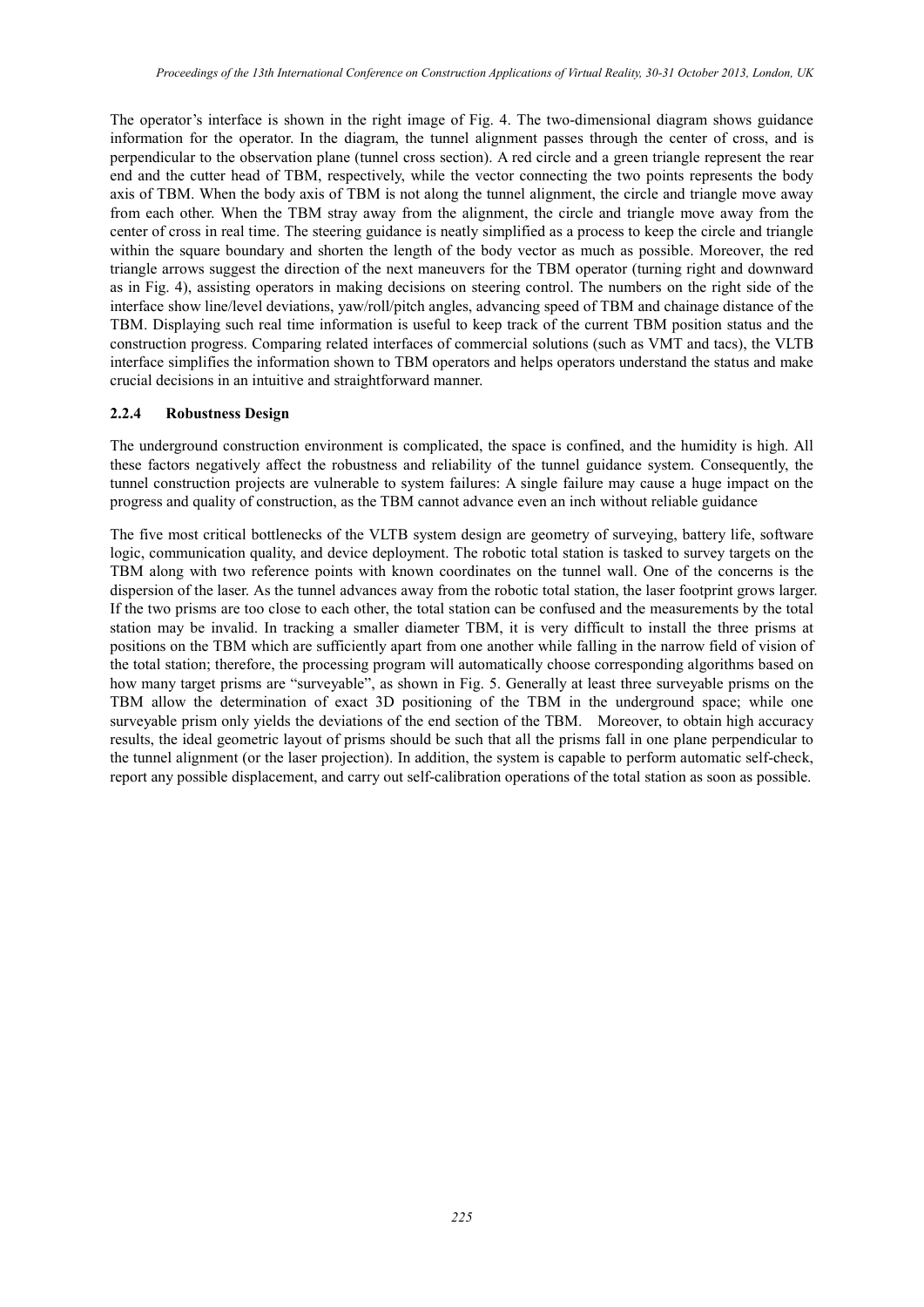

Fig. 5: System will automatically choose processing algorithm based on number of measurable targets.

The second problem is the battery management. The robotic total station, the tablet computer, and the wireless sensor network are all powered by batteries; any power failure is fatal to the entire system. Currently, several manufacturers of robotic total stations provide special external battery packs which can support the total station to continuously operate for over eight hours. Also, the tablet computer can be supported by the power supply inside the tunnel besides the TBM control panel. The Universal Serial Bus (USB) ZigBee nodes are powered through the USB interface of a laptop computer, and the standalone ZigBee nodes use external batteries as the energy source.

The third robustness problem is software logic. The software system uses both error codes and exceptions to protect the system integrity (Miller and Tripathi, 1997). The error codes are embedded in local logic and they represent known issues with the system. When the system receives error codes, it immediately triggers predefined actions, for example "waiting for next survey". As for exceptions, they represent events that are not clearly predefined. For example, when some worker or equipment blocks the line-of-sight of the robotic total station, the survey process would fail and the system will receive a corresponding error code. In this case, the system automatically reinstates to a safe mode and alerts the operator or the surveyors about the situation.

The fourth problem is communication quality. There are dozens of wireless sensor nodes and the performance of each is influenced by battery, software bug, and other factors of the application setting. Currently, the system watches sending and receiving data from the wireless network, and observe time-out exceptions and message corruptions in communication. If errors and exceptions accumulate rapidly in a short time, the system probably suffers from failure in communication nodes, and such notification will be sent to operator. If the failure happens in a router node, it is more complicated to locate the node and it is not straightforward to identify which router has failed.

The last problem is deployment and it is most difficult to mount the tablet computer. The chamber of the TBM operator is confined and also the body of TBM is heated by all electrical and mechanical systems. Right now the tablet computer is put on the control panel but the heat can cause the tablet to malfunction.

### **3. EXPERIMENTS**

The system was tested in an eight-foot drainage tunnel and field data were collected during the seven-month period from August 2012 to Mar 2013. The tests are divided into two phases: in the first phase, the system surveys the targets for several rounds and each round lasts for one hour, then the surveying results are regularly compared against surveyors' independent checking results; in the second phase, the system runs continuously in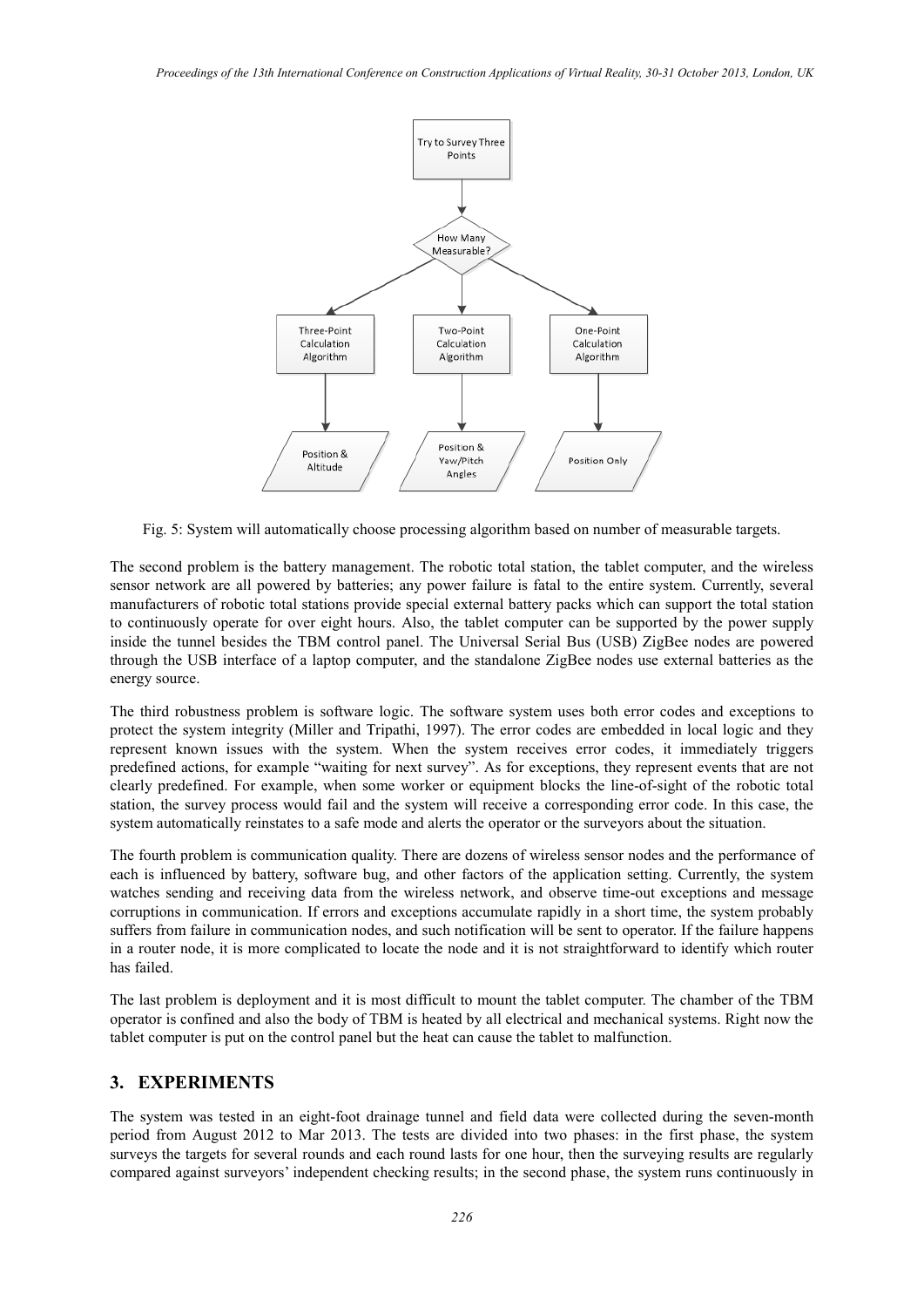the tunnel while the crew and TBM are working. The robustness of the system integration and automation in the field was tested in the second phase, and the system was capable to realize following functions:

- The wireless network was always online during the tests. The wireless coverage, interference, delay and batteries performed normally during the test. This test is to make sure that design and setup of the wireless network hardware system is valid in the tunnel setting.
- The total station surveyed the target prisms every five minutes. This test is to make sure the total station internal command server performs consistently with the wireless network and the control system.
- The control and computing module handled data and exceptions properly, for example, when the line-of-sight is blocked by anything or anyone, the total station should halt the current survey and a later retry is scheduled.
- The data receiver captured the surveyed data and submitted processed results to the database underpinning the three-dimensional visualization program.

During one field test, the system ran consecutively for two hours, and [Table](#page-9-0) 1 shows the successful survey results. According to the logging system, all messages during the two hours were successfully sent and received, and it shows that the wireless network and the total station worked well in the test. Meanwhile, during the test, the line-of-sight was blocked by workers and the expander of TBM for a relatively long time, and the control system handled the situation properly, resulting in a blank survey history between 10:29 and 11:01. On the other side, the three-dimensional visualization program received computed results, and updated the rendered scene successfully.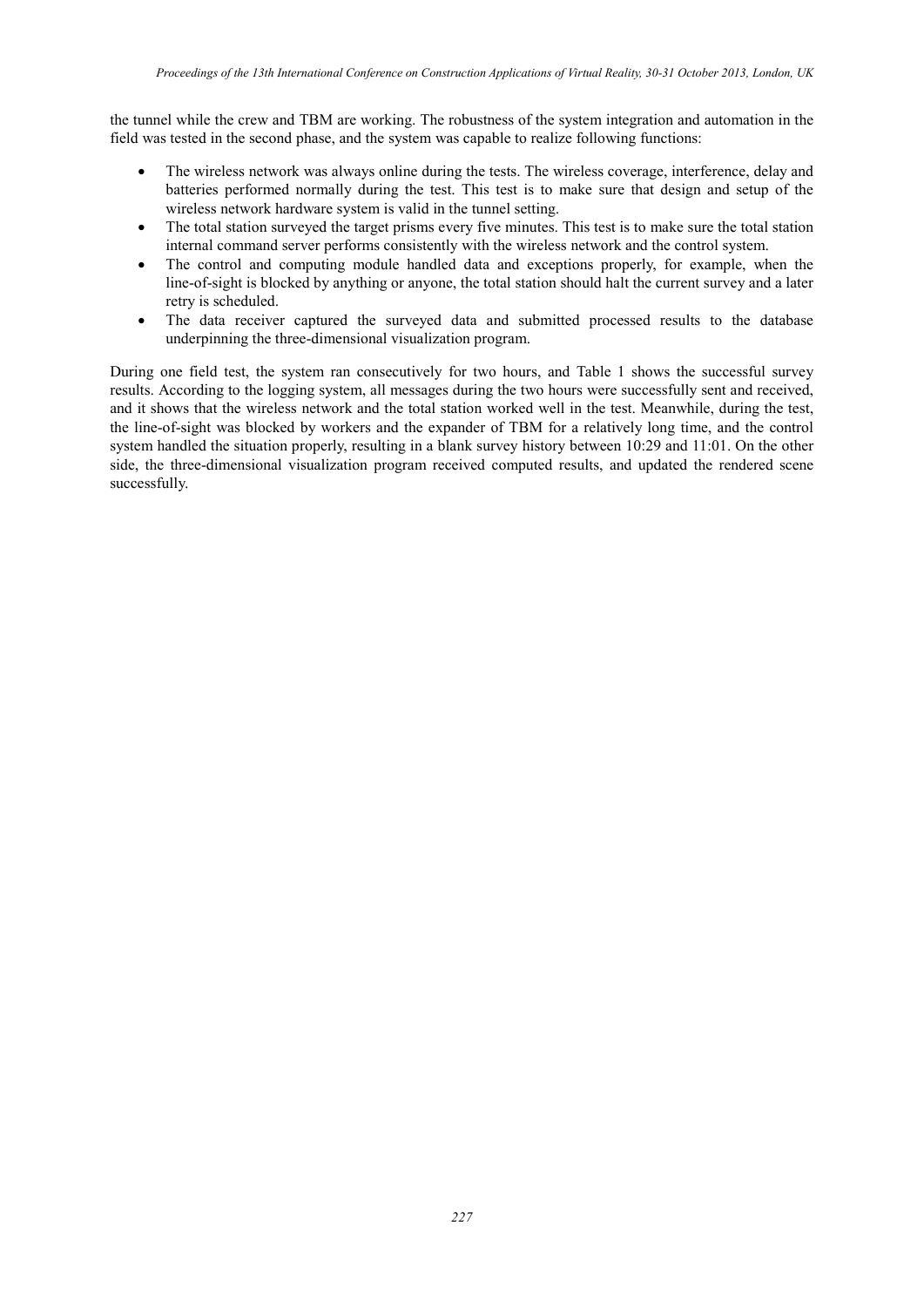| H     | V     | D       | E         | N           | z       | <b>Time</b>            |
|-------|-------|---------|-----------|-------------|---------|------------------------|
| 3.135 | 1.569 | 165.272 | 27743.705 | 5934141.545 | 644.722 | 13/03/2013 10:15:46 AM |
| 3.135 | 1.569 | 165.288 | 27743.704 | 5934141.528 | 644.722 | 13/03/2013 10:21:36 AM |
| 3.135 | 1.569 | 165.34  | 27743.706 | 5934141.476 | 644.721 | 13/03/2013 10:24:01 AM |
| 3.135 | 1.569 | 165.381 | 27743.703 | 5934141.435 | 644.721 | 13/03/2013 10:25:07 AM |
| 3.135 | 1.569 | 165.502 | 27743.705 | 5934141.314 | 644.721 | 13/03/2013 10:29:37 AM |
| 3.135 | 1.569 | 166.1   | 27743.714 | 5934140.717 | 644.719 | 13/03/2013 11:01:26 AM |
| 3.135 | 1.569 | 166.123 | 27743.714 | 5934140.694 | 644.72  | 13/03/2013 11:02:08 AM |
| 3.135 | 1.569 | 166.184 | 27743.713 | 5934140.633 | 644.718 | 13/03/2013 11:04:16 AM |
| 3.135 | 1.569 | 166.286 | 27743.715 | 5934140.53  | 644.721 | 13/03/2013 11:17:24 AM |
| 3.135 | 1.569 | 166.286 | 27743.717 | 5934140.531 | 644.72  | 13/03/2013 11:19:40 AM |
| 3.135 | 1.569 | 166.149 | 27743.713 | 5934140.667 | 644.72  | 13/03/2013 11:33:35 AM |
| 3.135 | 1.569 | 166.149 | 27743.711 | 5934140.667 | 644.722 | 13/03/2013 11:34:42 AM |
| 3.135 | 1.569 | 166.149 | 27743.713 | 5934140.668 | 644.721 | 13/03/2013 11:36:15 AM |
| 3.135 | 1.569 | 166.152 | 27743.717 | 5934140.665 | 644.72  | 13/03/2013 12:06:51 PM |
| 3.135 | 1.569 | 166.151 | 27743.715 | 5934140.665 | 644.722 | 13/03/2013 12:12:58 PM |

<span id="page-9-0"></span>Table 1: Continuously survey results of one target prism (H, V are in Radians, D, E, N, Z are in meters)

Besides the field test, a mock-model based test was also rigorously conducted in a well-controlled lab environment in order to validate the accuracy of the system. As shown in Fig. 6, Point 1 is mounted at the center of TBM cutter head, and Points 2, 3 and 4 are mounted on the rear end of the TBM. In a real tunnel, Point 1 is not visible, and only points at the rear end can be surveyed. Before the test, relative coordinates of all four points were registered and recorded. In the test, every time the position and altitude of the TBM was changed, the total station surveyed the new coordinates of Points 2, 3 and 4, and the corresponding coordinate of Point 1 and the attitude of the TBM were calculated automatically. Then Point 1 was manually surveyed by the total station in the same positioning frame. The resulting coordinates were taken as ground truth to cross check the calculated coordinates, revealing one to two mm differences on average.



Fig. 6: The mockup TBM model for algorithm validation